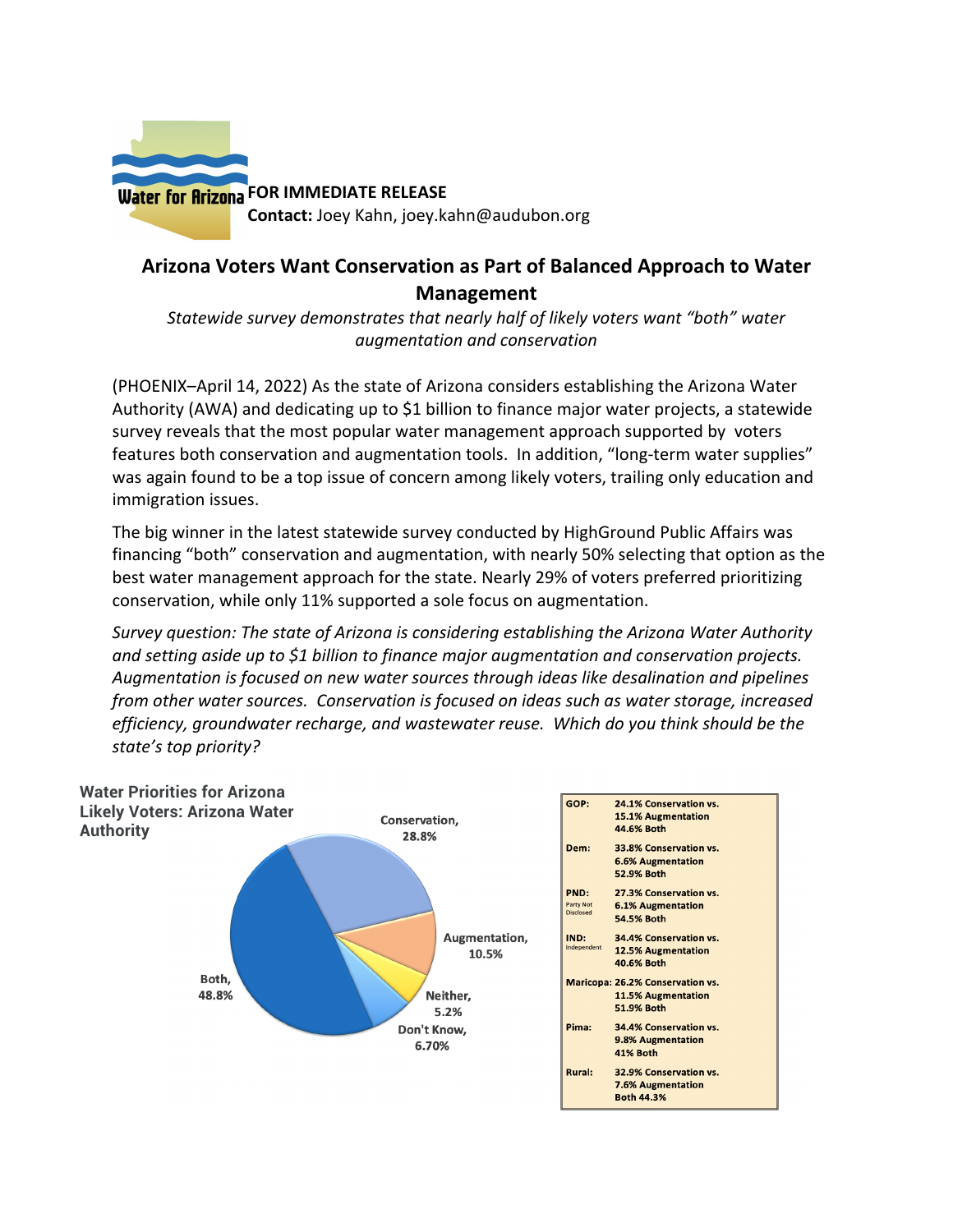Voters strongly agreed that the AWA should reflect a multifaceted approach that prioritizes both conservation and augmentation efforts, exploring a wide range of efforts to better address the needs of Arizonans. The option for "both" conservation and augmentation was the highest priority among all partisan and regional constituencies, and conservation outweighed augmentation among all segments for the second-highest option, including among Republicans and rural Arizona voters.

The Water for Arizona Coalition offered the following comments on the survey results:

"The Arizona Water Authority proposal has opened the door for the Legislature to seize a historic opportunity on the scale of the Colorado River Drought Contingency Plan and the 1980 Groundwater Act to craft high-impact water investments and conservation policy solutions that benefit the entire state," said Haley Paul, policy director with the National Audubon Society and co-lead of the Water for Arizona Coalition.

"Arizona voters clearly want balanced, proactive and inclusive water management that prioritizes protecting and conserving the water we *do* have," said Chris Kuzdas, senior water program manager for the Environmental Defense Fund and co-lead of the Water for Arizona Coalition.

As outlined in the coalition's **Arizona Water Security Plan**, the following needs should guide the development of the Arizona Water Authority:

- 1. Groundwater levels in many parts of Arizona and Colorado River Basin are in decline. We must act now.
- 2. Rural Arizona communities that rely on groundwater as their only or primary water supply need significant financial and technical resources and new, locally tailored management tools to ensure they have a secure water future.
- 3. Public investments in water should benefit all Arizonans. The purpose of water supply and management investments should be to enhance the security and reliability of water supplies for all of Arizona.
- 4. Public investments must support the sustainability and reliability of Arizona water supplies. To adapt to drought conditions and capitalize on public investment opportunities, we must develop an "all of the above" statewide supply and demand strategy that includes aggressive conservation, recycling and reuse, multi-benefit stormwater and groundwater recharge, and watershed restoration. The AWA should prioritize these types of investments.